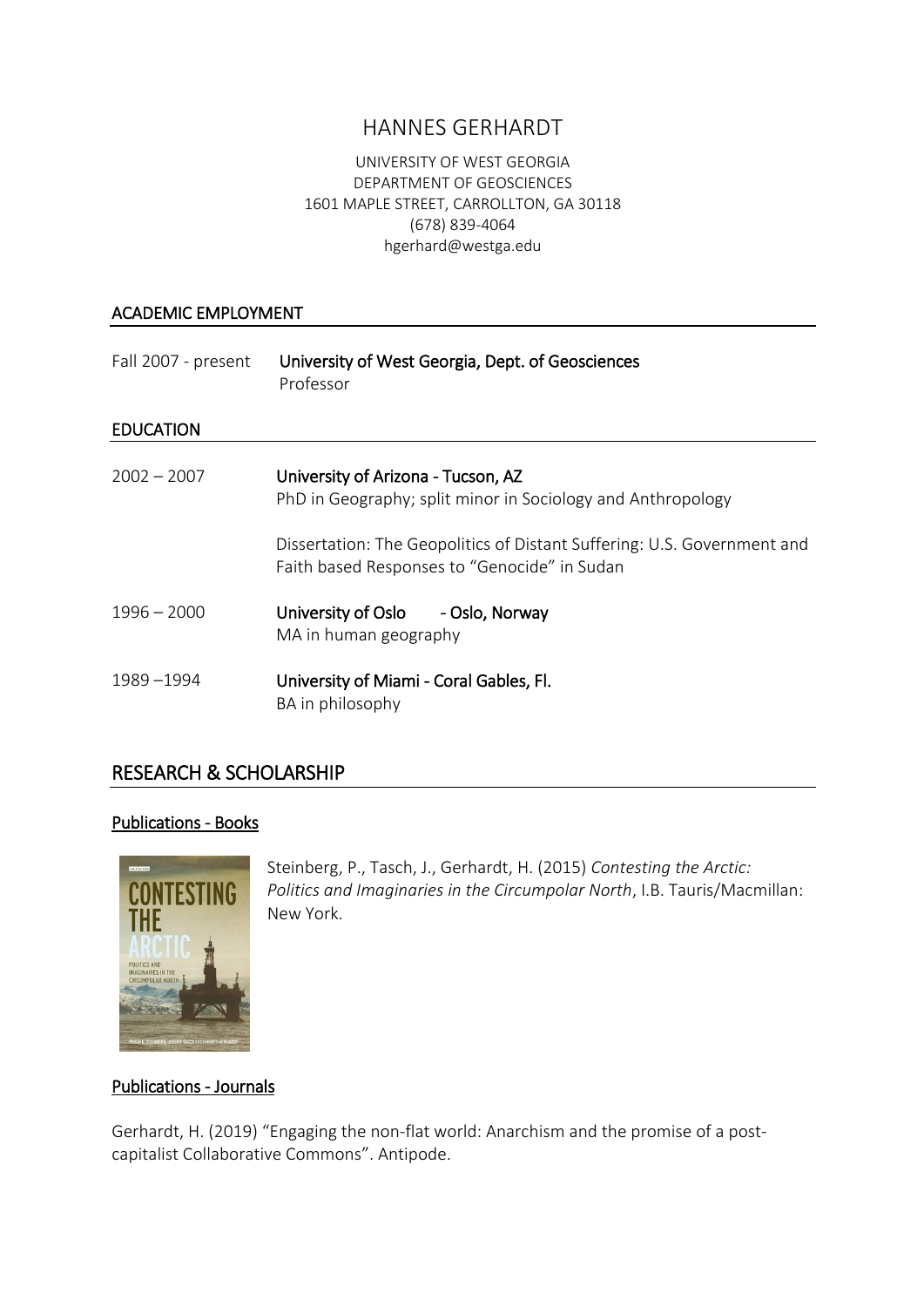Gerhardt, H. (2017) "Book Reveiw: The Anarchist Roots of Geography: Toward Spatial Emancipation by Simon Springer". *Southeastern Geographer* 57(3), 320-322.

Nicol, H., Webber, B., Barkan, J,. [Steinberg,](http://www.tandfonline.com/author/Steinberg%2C+Philip) P, [Tasch,](http://www.tandfonline.com/author/Tasch%2C+Jeremy) J. & [Gerhardt,](http://www.tandfonline.com/author/Gerhardt%2C+Hannes) H. (2016) "Book Reveiw Forum: [Contesting the Arctic: Politics and Imaginaries in the Circumpolar](http://www.tandfonline.com/doi/full/10.1080/2325548X.2016.1187510)  [North](http://www.tandfonline.com/doi/full/10.1080/2325548X.2016.1187510)". *The AAG Review of Books* 4(3), 170-178*.*

Gerhardt, H. (2015) "Multiple Imperialisms: The Federal Reserve's Response to the Global Financial Crisis". Human Geography 8, 1-14.

Steinberg, P. E., Gerhardt, H. & Tasch, J. (2012) "The Arctic Model: Collaborative Governance in a Rapidly Changing Region". *Harvard International Review* 34(1). Published online at [http://hir.harvard.edu/crafting-the-city/thearctic-model.](http://hir.harvard.edu/crafting-the-city/thearctic-model)

Gerhardt, H. (2011) "The Inuit and sovereignty: The case of the Inuit Circumpolar Conference and Greenland". *Politik* 1, 6-14

Gerhardt, H (2011) "Giorgio Agamben's lessons and limitations in confronting the problem of genocide". *Global Ethics* 7(1), 5-17.

Gerhardt, H. & Walter, A. (2010) "Teaching Financial and Monetary Hegemony in Geography". *Human Geography* 3(3).85-88.

Gerhardt, H., Steinberg, P.,Tasch J., Fabiano, S, & Shields, R. (2010) "Climate Change and Contested Sovereignty in the Arctic". *The Annals of the Association of American Geographers* 100(4), 992-1002*.*

Gerhardt, H. (2009) "Bio-Normative Geopolitics: The U.S. and the Darfur Crisis in Sudan". *Geopolitics* 14(3), 488-509.

Gerhardt, H. (2008) "Geopolitics, Ethics, and the Evangelicals' Commitment to Sudan". *Environment and Planning D: Society and Space*, 26(5), 911-928.

Gerhardt, H. (2008) "The role of ethical conviction and geography in religiously informed geopolitics: a response to Sturm". *Environment and Planning D: Society and Space*, 26(5), 935 – 938

Gerhardt, H. and Stokke, K. (2001). "Industrial district or subordinated production? A case study of small-scale carpentry industries in Accra, Ghana". *Geografiska Annaler*, 83B(4), 175-187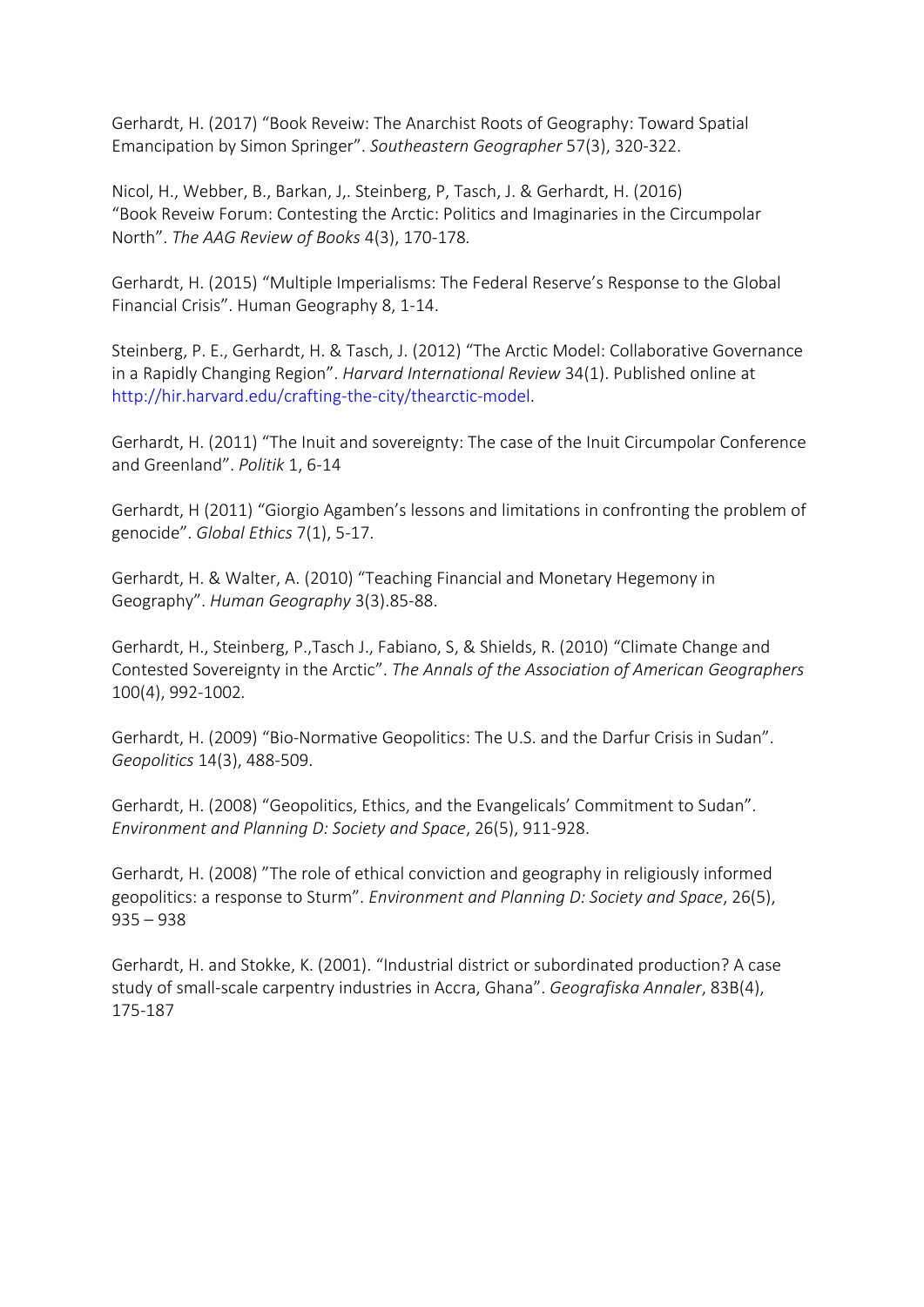#### Publications - Book Chapters



Gerhardt, H., Stuvoy, K., Kristoferson, B. (2018) Green peace or oil riot. Affect, scale, and sustainability in the Arctic. In Gad, U. P. (Ed.) *Postcoloniality and Sustainability in the Arctic*. Routledge Studies in Sustainability, New York.



Gerhardt, H. (2018) "The divergent scalar strategies of the Greenlandic government and the Inuit Circumpolar Council" in J. Rahbek-Clemmensen & K.S. Christensen (eds.) *Greenland and the International Politics of a Changing Arctic – Postcolonial Paradiplomacy between High and Low Politics*. Routledge, New York.



Garmany, J. and Gerhardt, H. (2015) Global networks and the emergent sites of contemporary evangelicalism in Brazil. In Brunn, S. D. (Ed.) *The Changing World Religion Map. Sacred Places, Identities, Practices and Politics*. Springer, Netherlands, pp. 2011-2024.



Gerhardt, H. (2010) "The Problematic Synergy Between Evangelicals and the U.S. State in Sub-Saharan Africa" in J. Dittmer & T. Sturm (eds.) *Mapping the End Times: American Evangelical Geopolitics and Apocalyptic Visions*, Aldershot: Ashgate.

#### Papers Presented

2018 Annual Meeting of the Association of American Geographers, New Orleans Greenpeace's resistance and the challenge of geography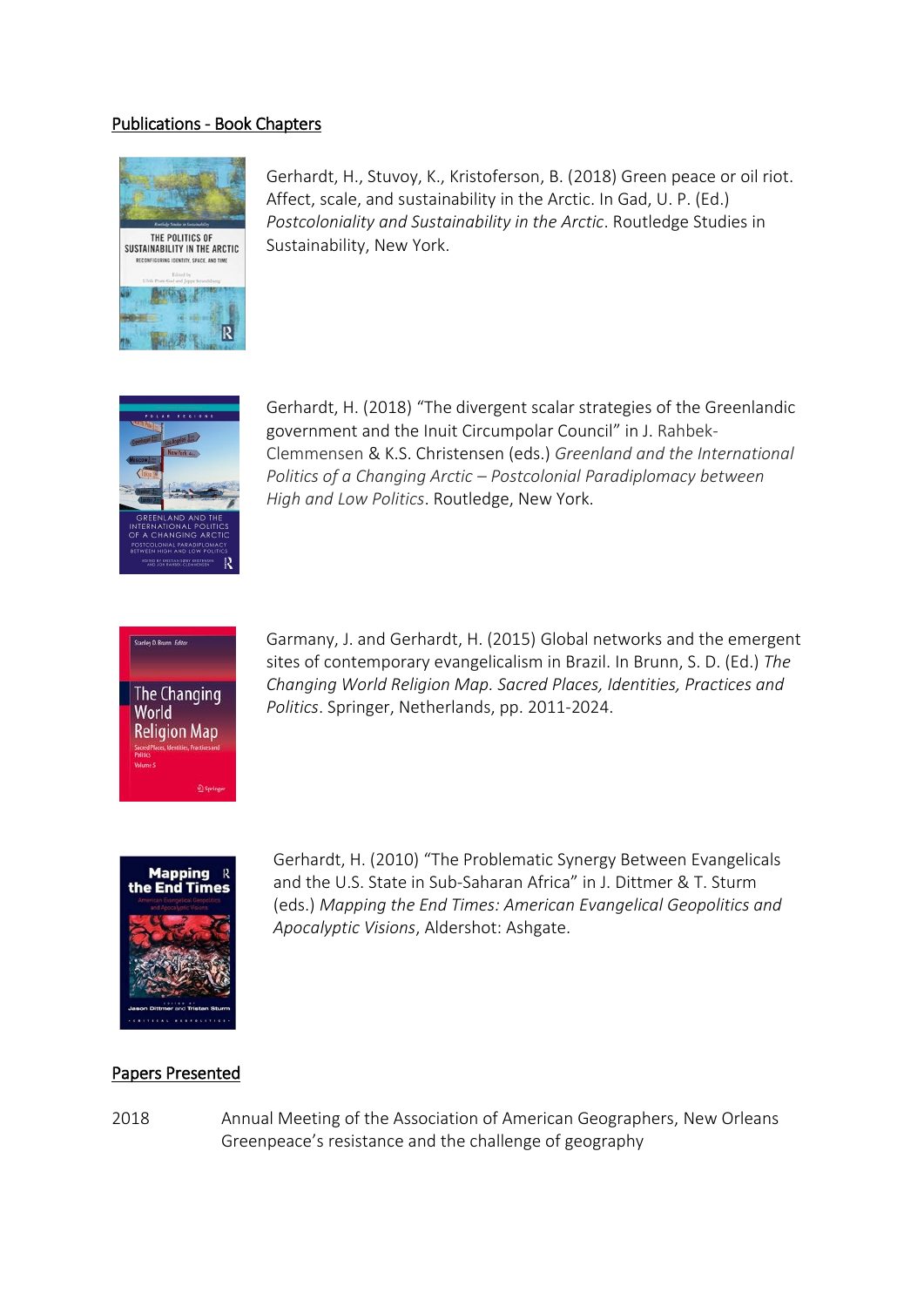| 2017 | Annual Meeting of the Association of American Geographers, Boston<br>"Future technologies and the end of state capitalism as we know it"                              |
|------|-----------------------------------------------------------------------------------------------------------------------------------------------------------------------|
| 2016 | Annual Meeting of the Association of American Geographers, San Francisco<br>" Future technologies' role in shaping future social movements"                           |
| 2015 | Southeastern Division of the Association of American Geographers Annual<br>Meeting, Pensecoal, "The Geographical Imperialisms of the U.S. Global<br>Financial Crisis" |
| 2014 | Annual Meeting of the Association of American Geographers, Seattle<br>"Financial Crisis and the Fed's Post-territorial Imaginary"                                     |
| 2013 | Southeastern Division of the Association of American Geographers Annual<br>Meeting, Roanoke, "The Human Geography of the Appalachian Trail"                           |
| 2013 | The Sixteenth Biannual Appalachina Geography Conference, Pipestem State<br>Park Resort, West Virginia "Human Geography and the Appalachian Trail"                     |
| 2011 | The Seventh International Congress of Arctic Social Science,<br>Akureyri Iceland "Greenland: Does an Inuit State Spell the End for a<br>Circumpolar Inuit Identity."  |
| 2011 | Annual Meeting of the Association of American Geographers, Seattle<br>"Greenland: Potentials and Limitations of an Inuit State."                                      |
| 2010 | Annual Meeting of the Association of American Geographers,<br>Washington, DC "Competing Arctic Governmentalities and the Future of<br>Greenland."                     |
| 2009 | Southeastern Division of the Association of American Geographers Annual<br>Meeting, Knoxville "The U.S. State and Evangelicals in Sub-Saharan Africa."                |
| 2009 | 16th Annual Critical Geography Mini-Conference, Athens, GA<br>"Teaching Financial and Monetary Hegemony in Geography".                                                |
| 2007 | Annual Meeting of the Association of American Geographers, San Francisco<br>"Christian Advocacy for Sudan: Ethical-Geographic Imaginaries and Foreign<br>Policy."     |
| 2006 | Annual Meeting of the Association of American Geographers, Chicago<br>"Empire in the Popular Imagination - Culture and Hegemonic Space."                              |
| 2005 | Annual Meeting of the Association of American Geographers, Denver<br>"The Genealogy of Genocide and its Geographical Implications."                                   |
| 2004 | Annual Meeting of the Association of American Geographers, Philadelphia                                                                                               |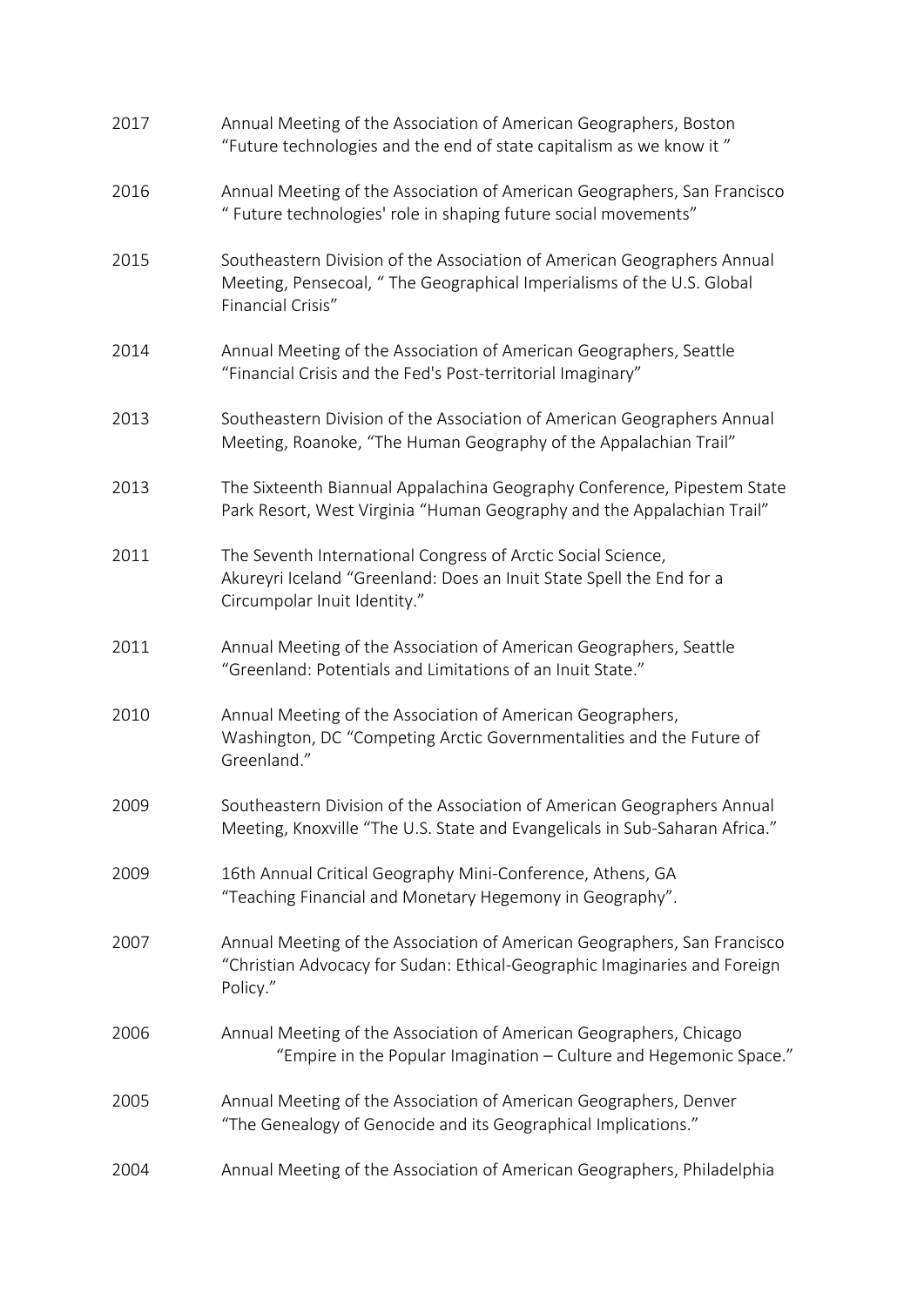"The Fiction of the African State: Indistinct Spaces of Culture and Politics."

1999 Nordic Africa Institute, Uppsala, Sweden "Does the Industrial District Model Apply to Africa?"

#### Invited Academic Lectures

- 2017 University of Greenland, Nuuk. "Interpreting Greenpeace oil rig occupations and responses in Russia, Norway, and Greenland."
- 2015 Georgia State University: "The Geographical Imperialisms of Dollar Hegemony", presentation and Q&A for the Department of Geography's colloquium series.
- 2011 Georgia State University: "Qualitative Research: From Evangelicals to the Arctic", presentation and Q&A for Dr. Hankins' Graduate Seminar on Geographical Methods
- 2009 University of West Georgia: "The Problematic Synergy Between Evangelicals and the U.S. State in Sub-Saharan Africa", presented for Lambda Alpha, National Collegiate Honors Society for Anthropology.
- 2008 University of West Georgia "The Cultural Dimensions of Small Scale Carpentry Production in Accra, Ghana", presented for Lambda Alpha, National Collegiate Honors Society for Anthropology.

#### Reseach Collaboratives

- 2017 Research team member: Politics of Postcoloniality and Sustainability in the Arctic Workshop, Nuuk, Greenland. Funded by Velux Foundation grant, \$877,000.
- 2016 Research team member: Politics of Postcoloniality and Sustainability in the Arctic Workshop, Copenhagen. Funded by Velux Foundation grant, \$877,000.

#### Grants and Awards

2015 Fulbright Arctic Initiative Scholarship – (not funded) Energy Futures of Greenland and Norway 2014 University of West Georgia SRAP Grant – (funded) Analyzing UWG's Carbon Footprint, Part II – Total award: \$2000. 2013 U.S. Department of Education (co-PI) – (funded) Designing Technology-Enhanced, Inquiry-Based Lessons Using GIS.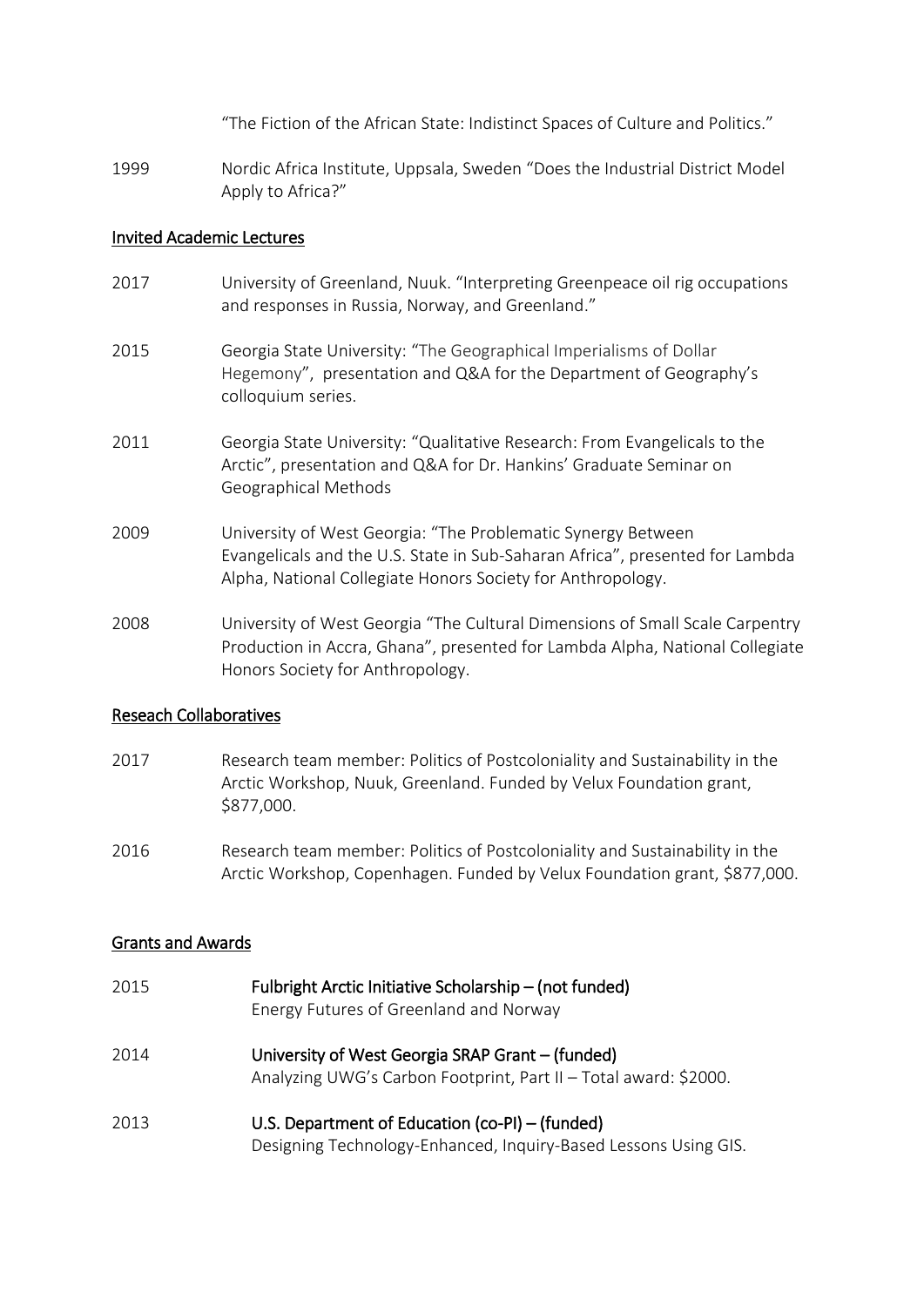|             | (Awarded January 2013) - Total award: \$55,556. Gerhardt component:<br>\$2,400.                                                                                                                                                                                                                                                                                        |
|-------------|------------------------------------------------------------------------------------------------------------------------------------------------------------------------------------------------------------------------------------------------------------------------------------------------------------------------------------------------------------------------|
| 2013        | University of West Georgia SRAP Grant – (funded)<br>Calculating UWG's Carbon Footprint - Total award: \$2000                                                                                                                                                                                                                                                           |
| 2012        | UWG – College of Science and Math Excellence in Research Award<br>Total award - \$1000                                                                                                                                                                                                                                                                                 |
| 2009 - 2013 | National Science Foundation (PI) - (funded)<br>Collaborative Research: Territorial Imaginaries and Arctic Sovereignty<br>Claims. Funded by the National Science Foundation's Geography &<br>Regional Science and Arctic Social Sciences Programs. (Awarded August<br>2009). Total for three universities: \$376,779; University of West Georgia<br>Component: \$82,710 |
| 2008        | National Science Foundation (PI) – (not funded)<br>"Collaborative Research: Reterritorializing the Arctic: Virtuality and<br>Materiality in Contested Sovereignty Claims". Requested amount \$32,774.                                                                                                                                                                  |
| 1998        | Nordic Africa Institute, Uppsala, Sweden (PI) – (funded)<br>Spatial Forms of Cooperation and Production Among Small Scale Carpentry<br>Shops in Accra, Ghana. Travel grant: \$4000                                                                                                                                                                                     |

## **TEACHING**

GEOG 1013: World Geography

GEOG 2010: Political Geography

GEOG 2053: Cultural geography

GEOG 2202: Environmental Science

GEOG 3020: Political Geography

GEOG 3405: Geographies of Sustainability

GEOG 3085: Geography of the E.U.

GEOG 4500: Moral Geographies

GEOG 4082: Phenomenology of Place

GEOG 4082: The Geography of Global Financialization

GEOG 4253: The Geography of Money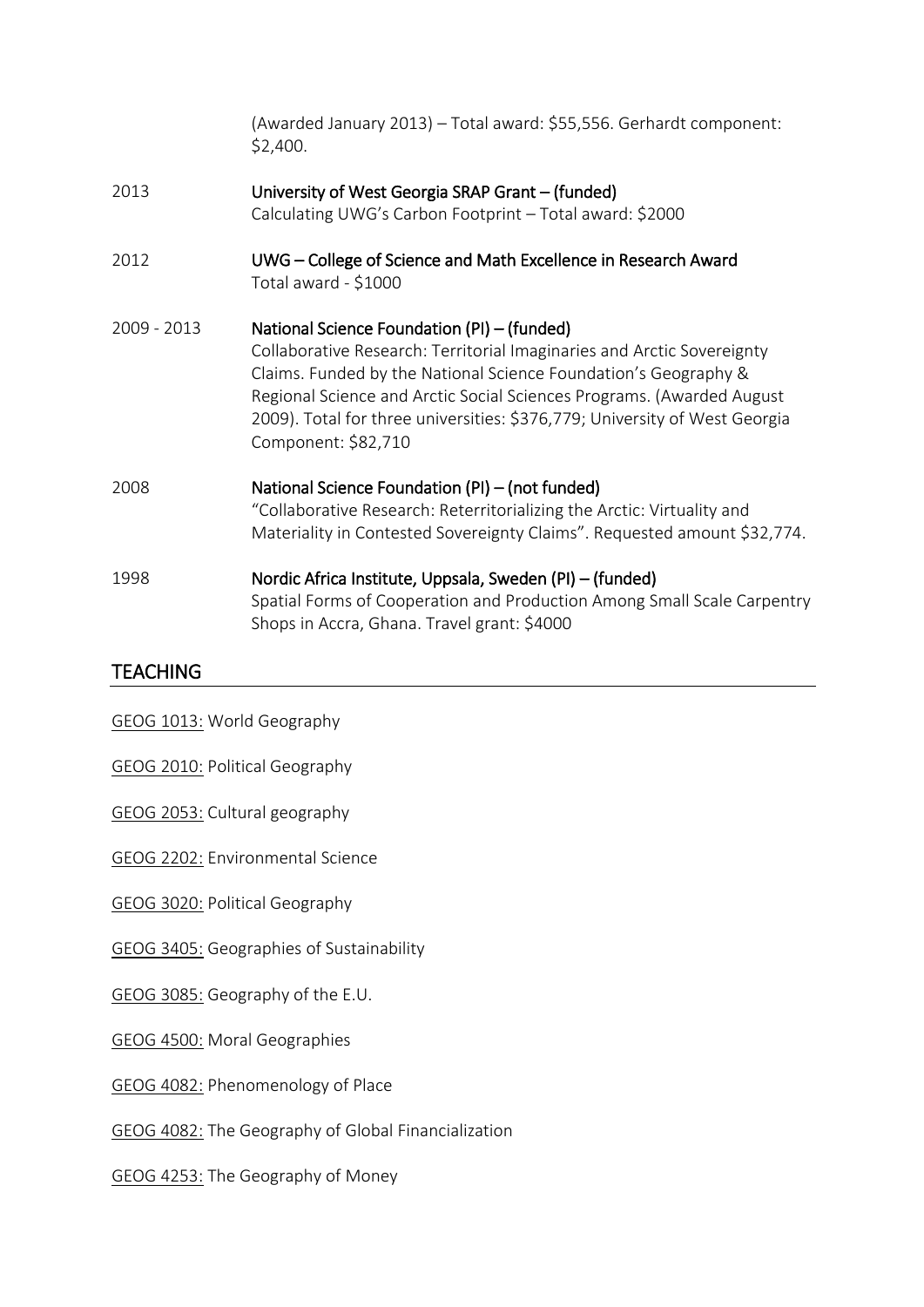Online Sustainability Module: An online learning module offered to all UWG faculty for use in their classes to build basic sustainability literacy – Created in 2016

### Pedagogical Workshops and Trainings

| 2019 | Co-Leader, Campus as a Learning Living Laboratory for Teaching<br>Sustainability, UWG, Carrollton                                                       |
|------|---------------------------------------------------------------------------------------------------------------------------------------------------------|
| 2016 | Co-leader, Sustainability Across the Curriculum Workshop for Faculty,<br>UWG, Carrollton                                                                |
| 2016 | Participant, Academic Affairs, Faculty Symposium on LEAP, UWG, Newnan                                                                                   |
| 2014 | Participant, AASHE Sustainability across the Curriculum Leadership<br>Workshop, Emory, Atlanta                                                          |
| 2012 | Participant, UWG Online & the Faculty Development Center, Cohort for<br>Online Instruction and Course Development (summer training), UWG,<br>Carrollton |

#### Faculty Led Student Research Presentations

| 2014 | College of Science and Mathematics Research Day. Lillie Cornelison, |
|------|---------------------------------------------------------------------|
|      | Calculating UWG's Carbon Footprint                                  |

## **SERVICE**

#### **University**

| $2012$ – present | Chair of the UWG Sustainability Council                                |
|------------------|------------------------------------------------------------------------|
| $2014$ – present | Director of Sustainability for UWG                                     |
| $2017$ – present | Member, Institutional Planning Committee (Senate)                      |
| 2019             | UWG Best of the West, Sustainability Champion of the Year              |
| $2014 - 2017$    | Member, Faculty Senate                                                 |
| $2014 - 2017$    | Member, Undergraduate Programs Committee (Senate)                      |
| 2008 - 2014      | Coordinator, Environmental Studies Program, University of West Georgia |
| $2013 - 2014$    | Member, Strategic Planning 2020 Committee (President's Office)         |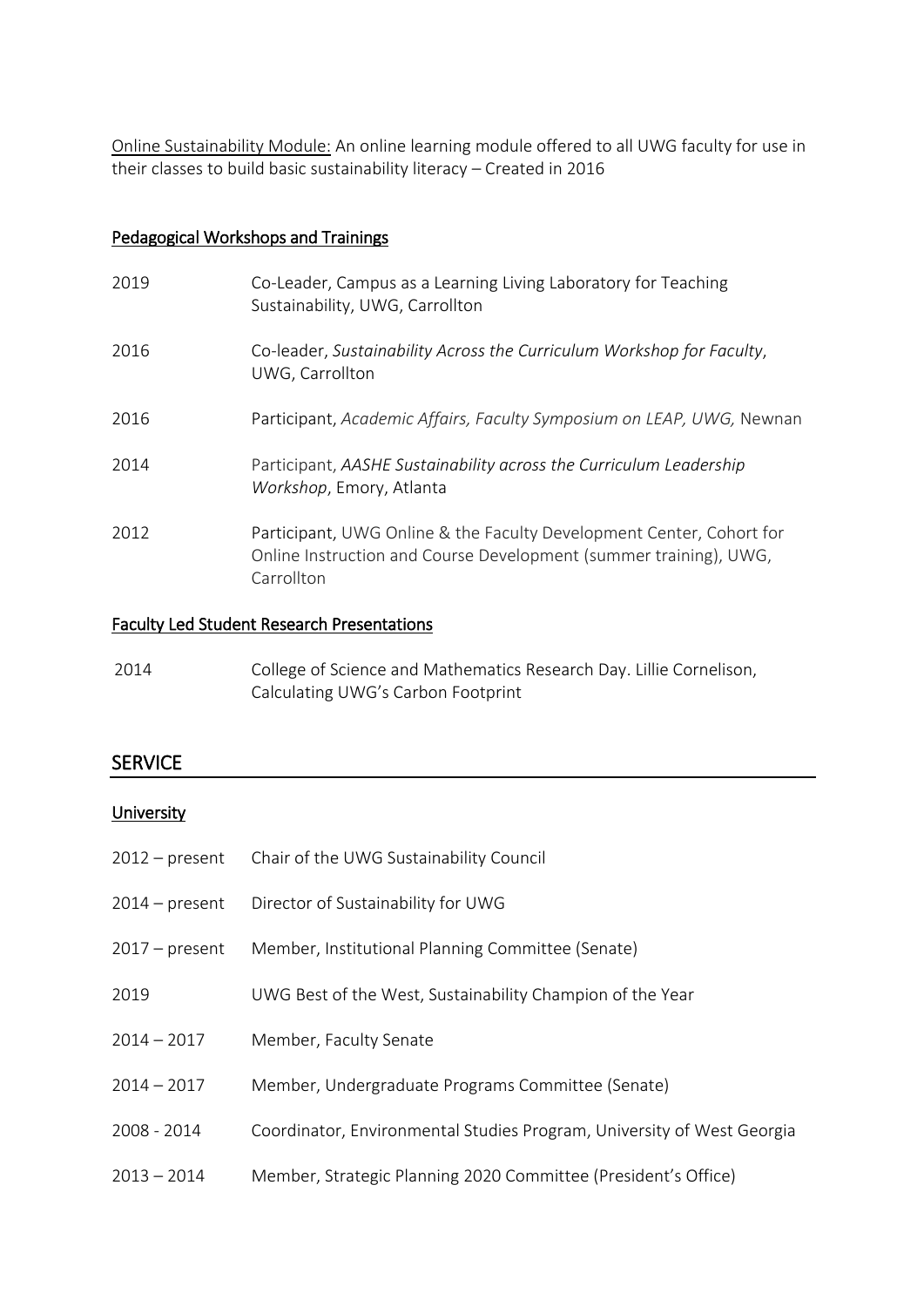| $2011 - 2013$ | Member, Strategic Planning Committee (Senate)                                              |
|---------------|--------------------------------------------------------------------------------------------|
| 2012          | Co-founder of the UWG Sustainability Council                                               |
| 2012          | Member, Search Committee for Associate Vice President for Research &<br>Sponsored Projects |
| 2011 - 2012   | Member, Ad-hoc Policies, Procedure, and Planning Committee (COSM)                          |
| 2008 - 2012   | Faculty advisor for STAND, student anti-genocide coalition                                 |
| 2009-11       | Member, Academic Policies and Procedures Committee (Senate)                                |
| 2010-2011     | Member, Grade Appeals Subcommittee of APPC (Senate)                                        |
| 2009          | Task Force on Interdisciplinary Studies, College of Arts and Sciences                      |

# Community Outreach – Editorials, Talks, Interviews

| 2017 | Great Decisions Program (Foreign Policy Association), sponsored by the<br>League of Women Voters, Carrollton: "Trade and Politics".                                                                  |
|------|------------------------------------------------------------------------------------------------------------------------------------------------------------------------------------------------------|
| 2015 | WLBB's Community Voice Radio (Carrollton), 30 minute interview - What is<br>sustainability?                                                                                                          |
| 2013 | Great Decisions Program (Foreign Policy Association), sponsored by the<br>League of Women Voters, Carrollton: "Humanitarian Intervention and the<br>Responsibility to Protect".                      |
| 2013 | Underground Books, Carrollton, Radical Academics Series: The<br>Unsustainability of our Hyper-financialized World.                                                                                   |
| 2010 | Times-Georgian editorial: "Libya Involvement a Test for Humanitarian<br>Intervention", appeared March 30 <sup>th</sup> 2011                                                                          |
| 2009 | University of West Georgia: "Does Culture clash with cosmopolitanism",<br>presented for the Multicultural Achivement Program's Understanding the<br>Cultural Calleidospcop Fall Lecutre Series, UWG. |
| 2008 | University Television UTV 13: 25 minute interview regarding issues of<br>human rights and U.S. foreign policy on the local television program,<br>"Global Pathways".                                 |